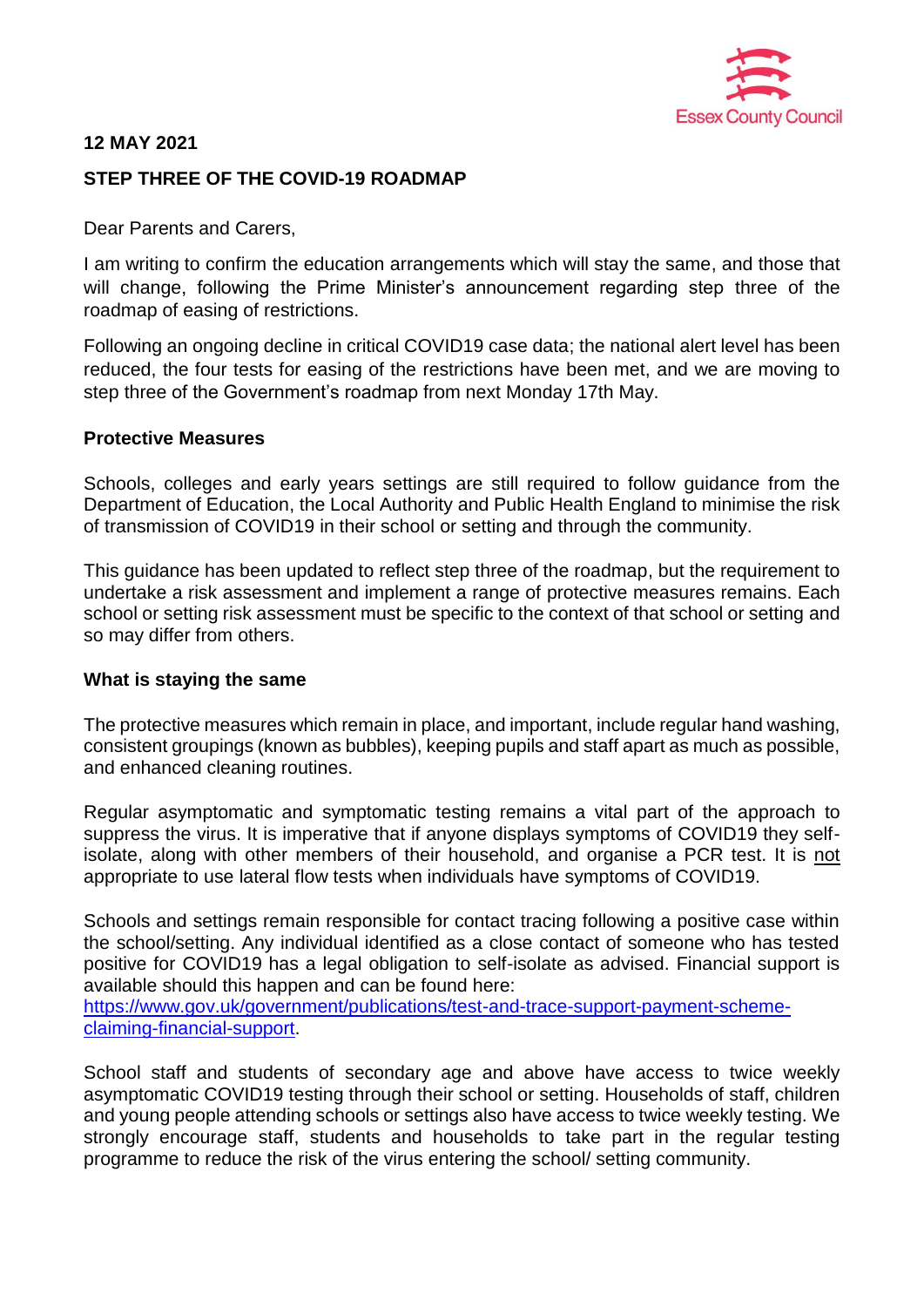

# **What is changing from 17th May?**

Face coverings will no longer be required for students in classrooms or communal areas in schools and further education settings. Face coverings will also no longer be recommended for staff in classrooms. Face coverings should still be worn by staff and visitors in situations outside of classrooms where social distancing is not possible (for example, when moving around in corridors and communal areas). This may include parents and carers entering the school grounds to collect/ drop-off pupils. Please refer to your school or setting's risk assessment.

Schools will be permitted to take domestic residential education visits. Some schools have already taken the difficult decision to cancel or reschedule trips due to uncertainty over the restrictions and the time needed to organise such trips. However, if these go ahead there will be a risk assessment prepared, which identifies the additional protective measures in place, and your school will share this with you. This will include protocols for responding to a case of COVID19. International travel is still not possible.

Limits to the sizes of groups for wraparound care and clubs/activities are being lifted. Pupils and students must still remain in consistent groups and adhere to the risk assessment for that provision.

Your child's nursery, childminder, school or college can give you more information about their risk assessment and protective measures. We ask that you continue to adhere to these to support schools and settings to remain a safe place to learn and work and support the continued decline of the virus.

## **Attendance**

School attendance became mandatory again from  $8<sup>th</sup>$  March, this means it's your legal duty to send your child (if they are of compulsory school age) to school regularly, if they are registered at one.

A small number of pupils may still be unable to attend in line with public health advice because they:

- have symptoms or have had a positive test result
- live with someone who has symptoms or has tested positive and so are a household contact
- are a close contact of someone who has COVID-19
- are one of the very small number of pupils under paediatric or other specialist care and have been advised by their GP or clinician not to attend.

Shielding advice has been paused nationally from 31 March - all critically extremely vulnerable (CEV) pupils should attend their school unless they are in one of the above categories. Pupils who live with someone who is CEV should also continue to attend school as normal.